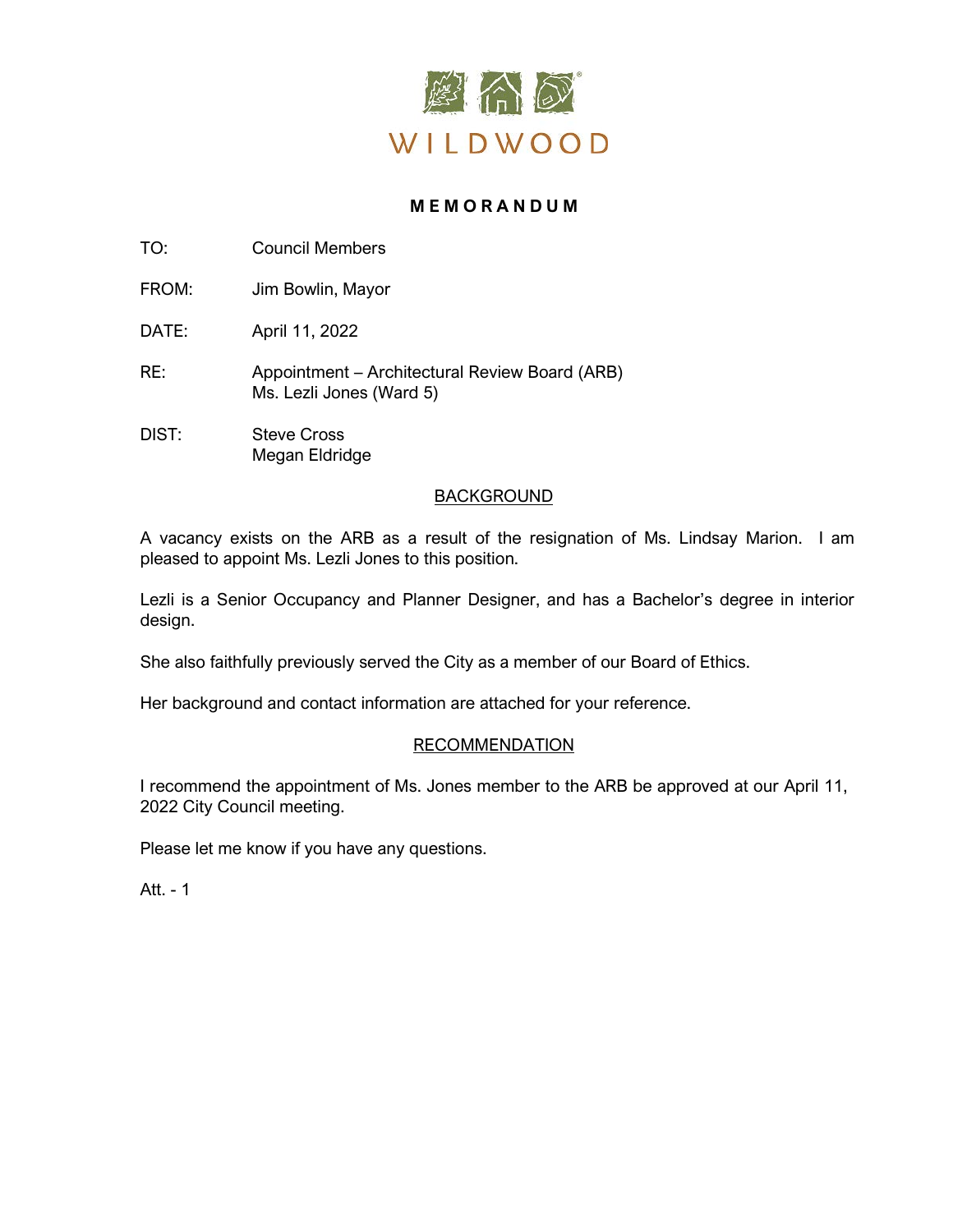**Print** 

# Apply to Serve on Boards and Commissions - Submission #18812

# Date Submitted: 2/25/2022

### Note:

If you receive an error message after submitting the form, please contact the City Clerk's office at 636-405-2029 or via e-mail at megan@cityofwildwood.com.

## Name:\*

Lezli Jones

## Address:\*

2313 Hunters Crest Dr

### City, state, and zip code:\*

Wildwood

#### Phone number:\*

6362368955

#### Email address:\*

lezlijeanjones@gmail.com

#### Ward:\*

 $\overline{5}$ 

# Occupation:\*

Sr. Occupancy Planner and Designer

#### Education:\*

Bachelors of Arts-Interior Design

### Work phone number:

314-624-9521